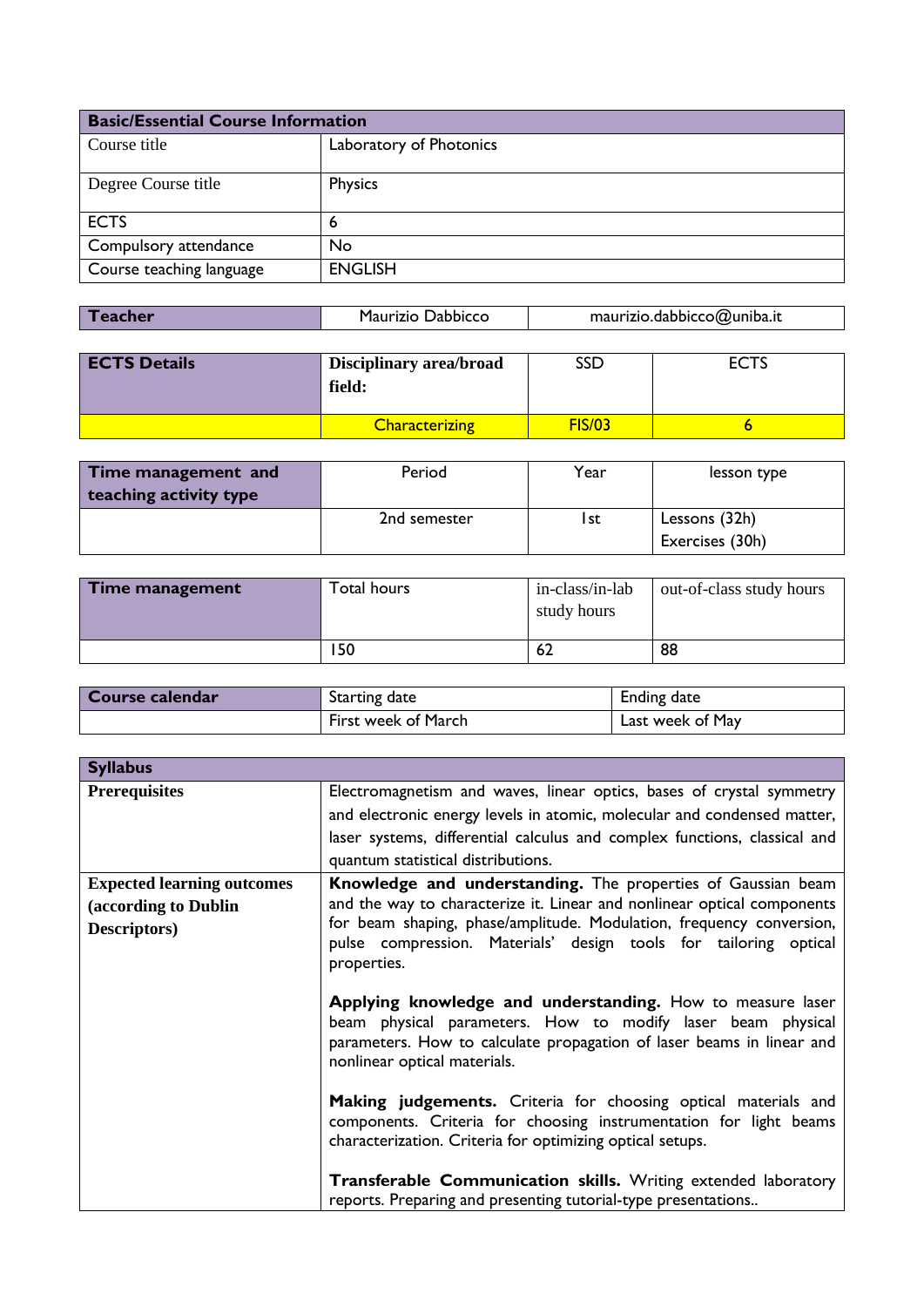|                            | <b>Lifelong learning skills.</b> Critical review of laboratory results.<br>Autonomous search and assessment of scientific state-of-art.                                                                                             |
|----------------------------|-------------------------------------------------------------------------------------------------------------------------------------------------------------------------------------------------------------------------------------|
| Course contents summary    | materials. Principles<br>and instrumentation<br>Optical<br>for<br>beam<br>characterization and shaping. Beam propagation methods.                                                                                                   |
| detailed syllabus          | <b>Lectures</b>                                                                                                                                                                                                                     |
|                            | glasses,<br>molecular<br>dielectrics,<br>Optical<br>materials:<br>crystals,<br>semiconductors, photonic crystals, metamaterials.                                                                                                    |
|                            | Wave propagation in transparent media: Beam Ray Tracing,<br>Coupled Differential Wave Equations, Radiative Transfer Equation,<br>Nonlinear Schroedinger Equation.                                                                   |
|                            | Linear optical components: lenses, lens systems, mirrors, coatings,<br>polarization optics, ID and 2D modulators.                                                                                                                   |
|                            | <b>Nonlinear optical properties of materials:</b> 2nd and 3rd order<br>polarization, nonlinear frequency generation, nonlinear absorption and<br>nonlinear phase-shift, saturable nonlinearities.                                   |
|                            | Laser beam characterization: the Gaussian beam, the Gaussian<br>pulse, Bessel and vortex beams, pulse width and spectral width<br>measurement, ellipsometry.                                                                        |
|                            | Laser beam shaping: amplitude modulation, frequency modulation,<br>polarization modulation, focusing, filtering, steering,<br>broadening,<br>shortening, structuring.                                                               |
|                            | <b>Laboratory practice</b><br>Beam characterization: polarization, M2, spectrum<br>Beam modulation by EOM, AOM, SLM<br>$\blacksquare$<br><b>Applications of Optical Tweezers</b><br>Applications of Optical Feedback Interferometry |
| <b>Books</b>               | Saleh, Teich, Fundamentals of Photonics, 2nd ed, Wiley, 2007.<br>Powers, Haus, Fundamentals of Nonlinear Optics, 2nd ed, CRC Press,<br>2017.                                                                                        |
|                            | Jones, Maragò, Volpe, Optical Tweezers, Principles and Applications, CUP,<br>2015.                                                                                                                                                  |
| <b>Notes</b>               | Donati, Electro-Optical Instrumentation, Prentice Hall PRT, 2004.<br>Selected chapters                                                                                                                                              |
| Teaching methods           | Lectures in the teaching room with the aid of a laptop and a projector.                                                                                                                                                             |
| Assessment % of final mark | Laboratory activities supervised.<br>Written reports (50%), oral presentation including Q&A (50%)                                                                                                                                   |
|                            |                                                                                                                                                                                                                                     |
| Evaluation criteria        | Knowledge and understanding<br>$\blacksquare$                                                                                                                                                                                       |
|                            | Minimum: the properties of Gaussian beam and the way to characterize                                                                                                                                                                |
|                            | it, classification and usage of optical materials.<br>Intermediate: materials' design tools for tailoring optical properties,                                                                                                       |
|                            | nonlinear optical effects and applications.                                                                                                                                                                                         |
|                            | Optimal: maths of wave propagation in transparent media.                                                                                                                                                                            |